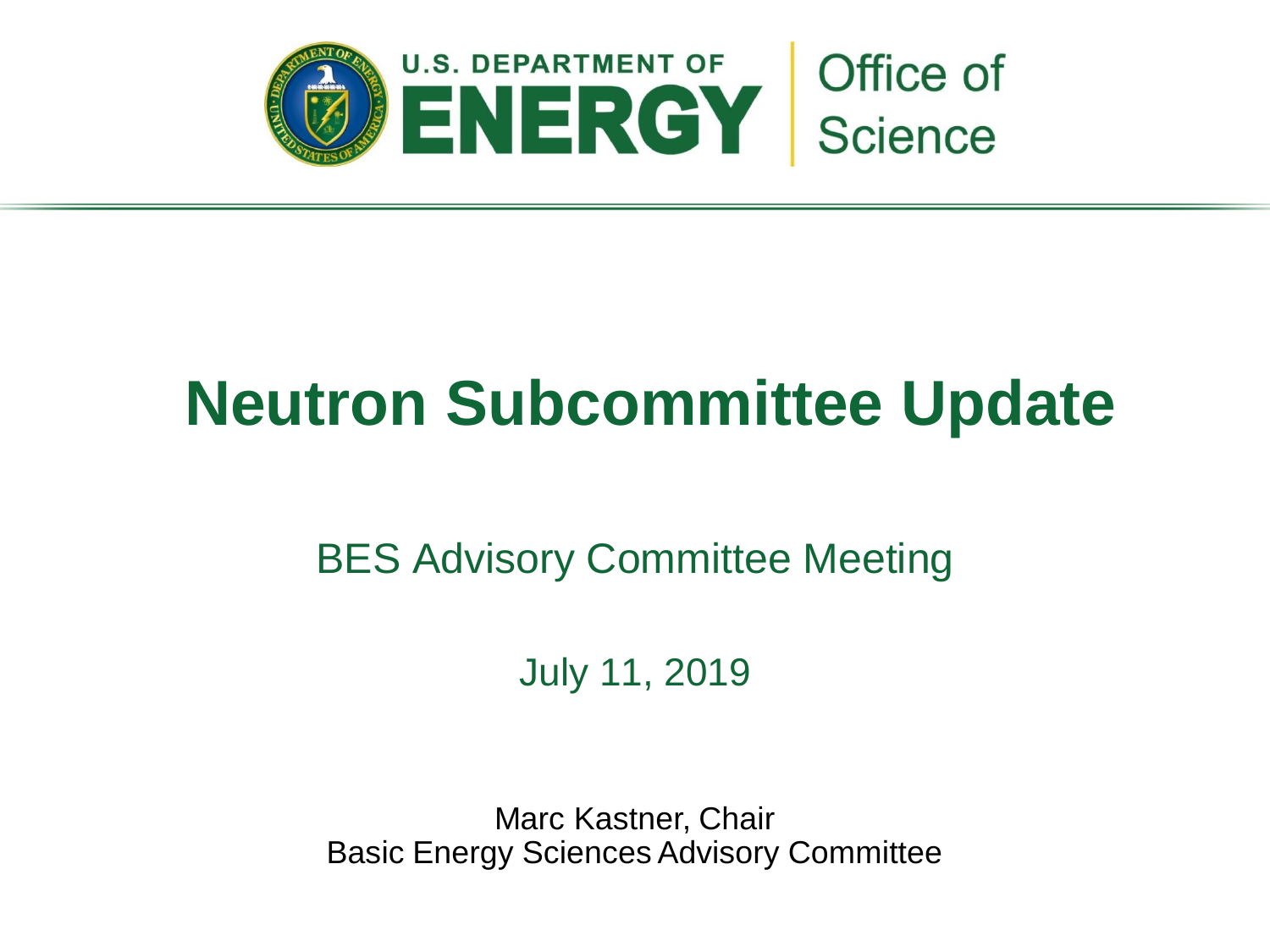# BESAC Neutron Subcommittee

- **Background of the study**
- **EXED:** Charge and framing questions
- **Study scope**
- **E** Subcommittee members
- **EXECUTE:** Subcommittee activities

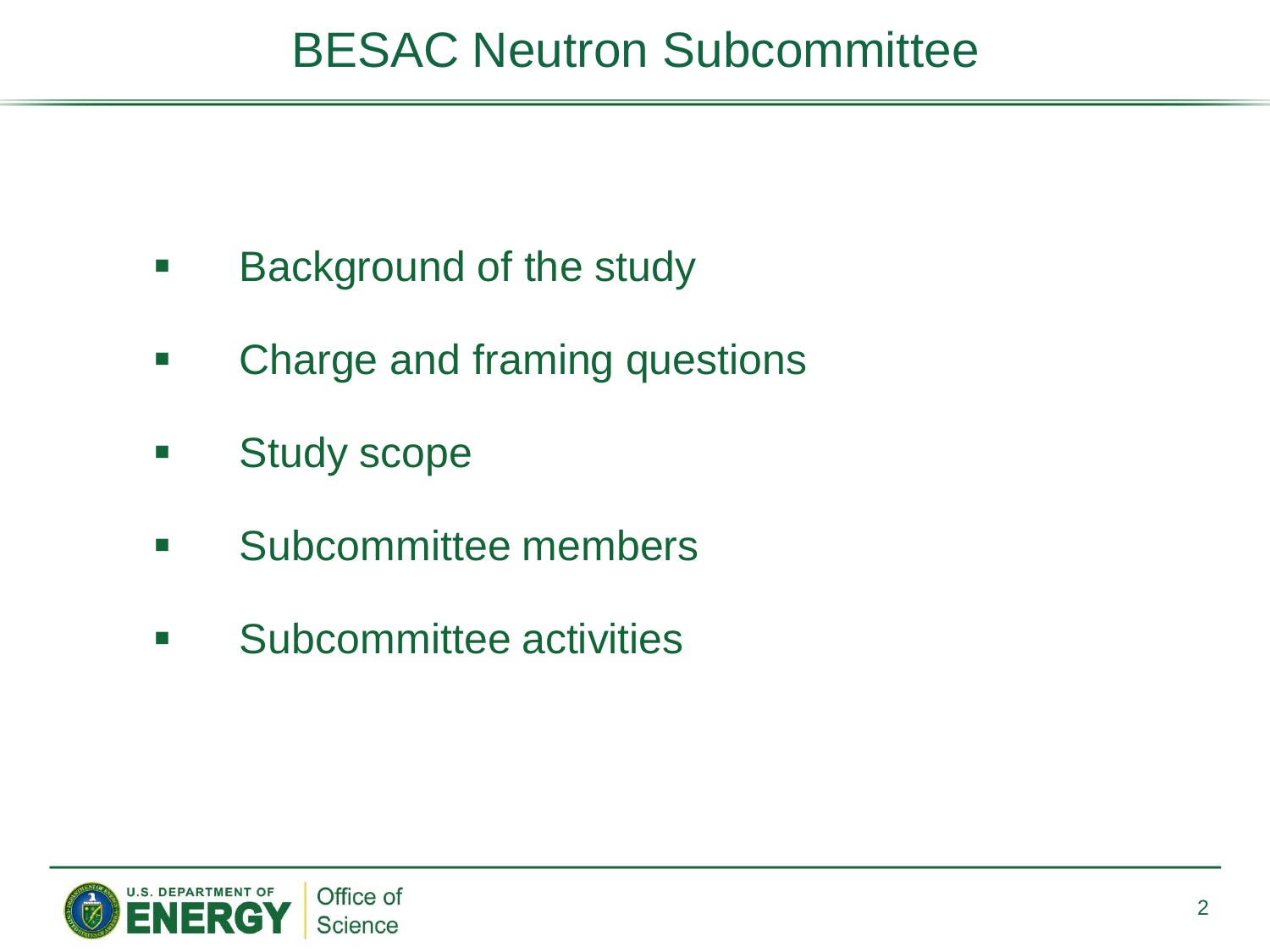### Neutron Subcommittee Charge **Background**

- ORNL's High Flux Isotope Reactor (HFIR) was completed in 1965
	- **Designed for isotope production**
	- **Equipped for neutron scattering – small-sample research**
	- **Materials: irradiation and neutron activation analysis**
- No high-performance research reactor commissioned in the U.S. since 1967
	- **INL's Versatile Test Reactor (at CD-0) to address large engineering studies**
- Academies report (2016): **Reducing the Use of Highly Enriched Uranium in Civilian Research Reactors –** conversion to low enriched uranium (LEU) fuel
- American Physical Society Panel on Public Affairs (APS POPA) report (2018): **Neutrons for the Nation –** reduce proliferation risk while keeping neutrons available for science and industry



 **Assess the scientific justification for a domestic high-performance reactor-based research facility**



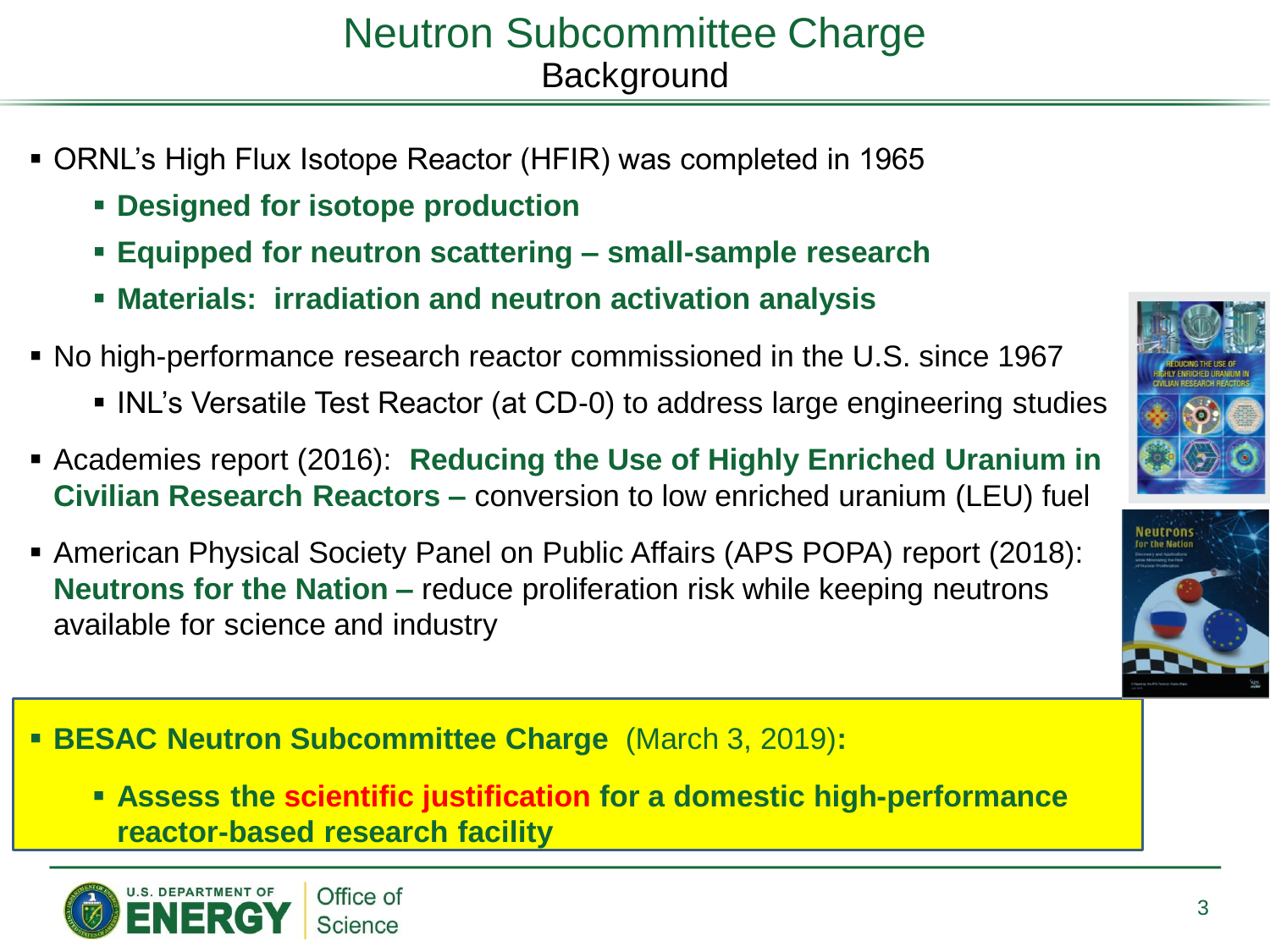## New BESAC Charge from Dr. Binkley (March 3, 2019)

*The U.S. Department of Energy (DOE) has maintained long-term stewardship of neutron capabilities for the Nation. The combination of the Spallation Neutron Source (SNS) and the High Flux Isotope Reactor (HFIR), under the auspices of Basic Energy Sciences (BES) in the Office of Science, has provided the U.S. scientific community with leading neutron capabilities in support of DOE's missions in science, energy, environment, and national security. With the planning process for both the PPU and STS projects under way in 2019, I am writing to seek the input of BESAC on the long-term strategy concerning HFIR, which complements SNS and is among the highest-flux reactor-based sources in the world. With HFIR entering its 6th decade, its long-term future requires careful thought and planning, especially in the context of the U.S. domestic highperformance neutron research facilities.* 

*This charge is also in part informed by the 2018 "Neutrons for the Nation" report, commissioned by the American Physical Society's Panel on Public Affairs, which focuses on the competing goals of reducing nuclear proliferation risk while maintaining intense controlled sources of neutrons for vital scientific and industrial work. The report highlighted the continued need for the U.S. to support its diversity of neutron R&D capabilities, as well as to initiate planning for a new generation of high-performance research reactors.* 

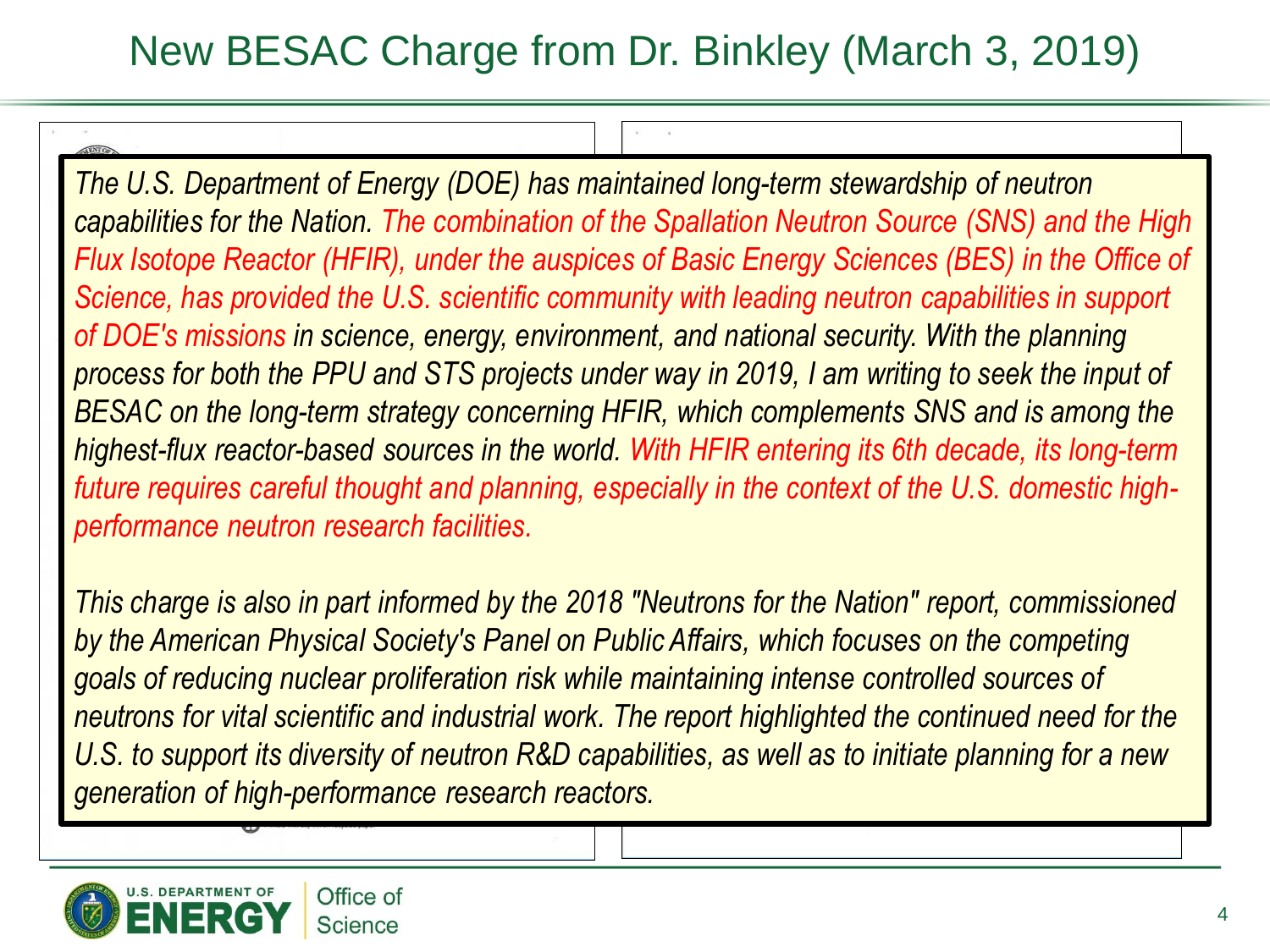# New BESAC Charge from Dr. Binkley (March 3, 2019)

*I am asking BESAC to form a subcommittee to assess the scientific justification for a U.S. domestic high-performance reactor-based research facility, taking into account current international plans and existing domestic facility infrastructure.*

*• What is the merit and significance of the science that could be addressed by a high performance, steady-state reactor, and what is its importance in the overall context of research in materials sciences and related disciplines?*

*• What are the capabilities of other domestic and international facilities, existing and planned, to address the science opportunities afforded by such a domestic research reactor?*

*• What are the benefits to other fields of science and technology and to industry of establishing such a capability in the U.S.? In particular, consider applications such as isotope production, materials irradiation, neutron imaging, dark matter research, and neutron activation for trace element analysis.*

*• What are the strengths and limitations of a steady-state research reactor compared to a pulsed spallation neutron source for science, engineering, and technology?* 

*• Are there feasible upgrade paths for HFIR to provide world-leading capabilities in serving the Office of Science missions well into the future?* 

*• Can Low Enriched Uranium (LEU) and High Assay LEU (HALEU) fuels (defined as<20% enriched U-235) replace Highly Enriched Uranium fuels in research reactors while preserving the needed characteristics of neutrons produced by steady-state reactors? What R&D would be needed to support LEU and HALEU fuels development?*

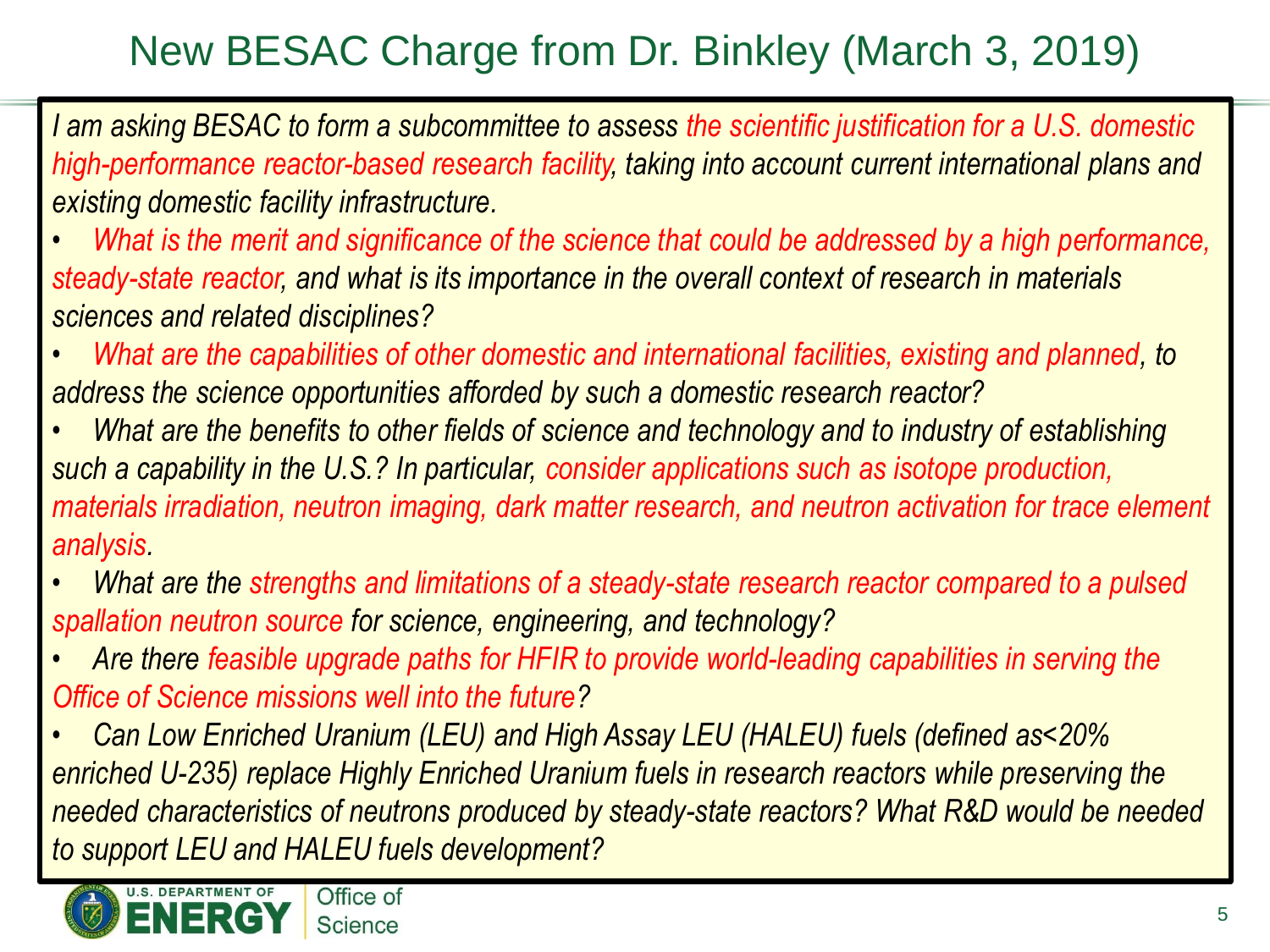- **Science case:** Significance in overall context of research in relevant disciplines
- **Other facilities:** Domestic and foreign, that could address the science case
- **Applications:** Isotope production, materials irradiation, neutron imaging, dark matter, neutron activation for trace element analysis
- **Spallation sources:** Strengths, limitations, capabilities relative to research reactors
- **HFIR upgrade paths:** For world leadership in reactor-based sources
- **Fuels development:** Replacing Highly Enriched Uranium (HEU) with LEU and High Assay LEU (HALEU), for non-proliferation

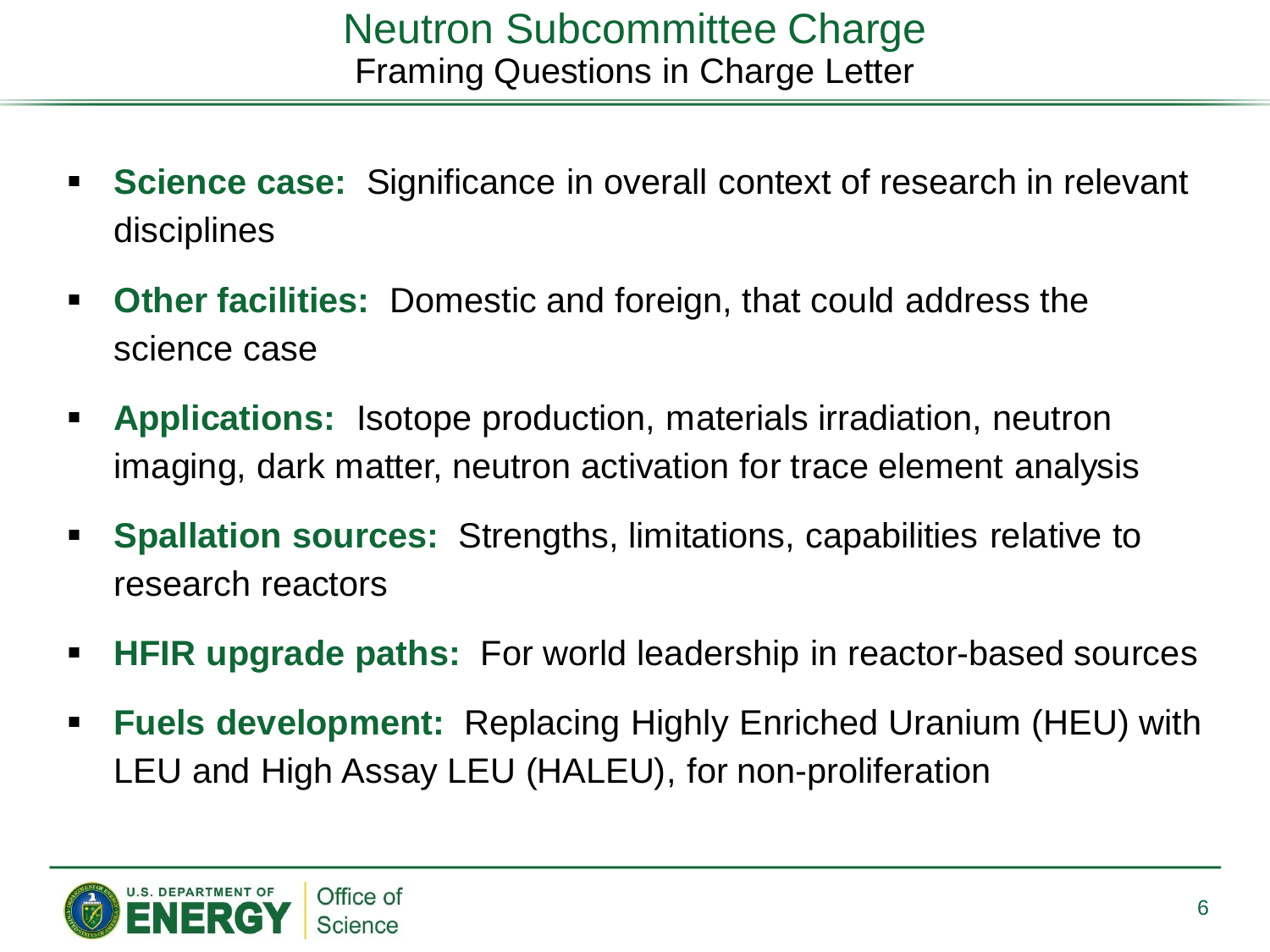#### Neutron Subcommittee Charge Scope of the Study

- **Overall:** Comprehensively cover the wide range of topics
- **Expertise:** Communities go beyond BESAC and BES. Reach out to:
	- NP Isotope Program isotope production
	- Nuclear materials irradiation experts
	- NIST Center for Neutron Research (NCNR)
	- International experts and facilities
	- Other advisory committees (ACs): Nuclear Science (NSAC), Fusion Energy Science (FESAC), Defense Programs (DPAC), Nuclear Energy (NEAC)
- **Topics:** Neutron scattering, soft condensed matter, structural materials, theoretical physics, particle physics / neutrinos, fuels, reactor technology and R&D, uranium fuel (LEU) conversion for research reactors, fuel for isotope production

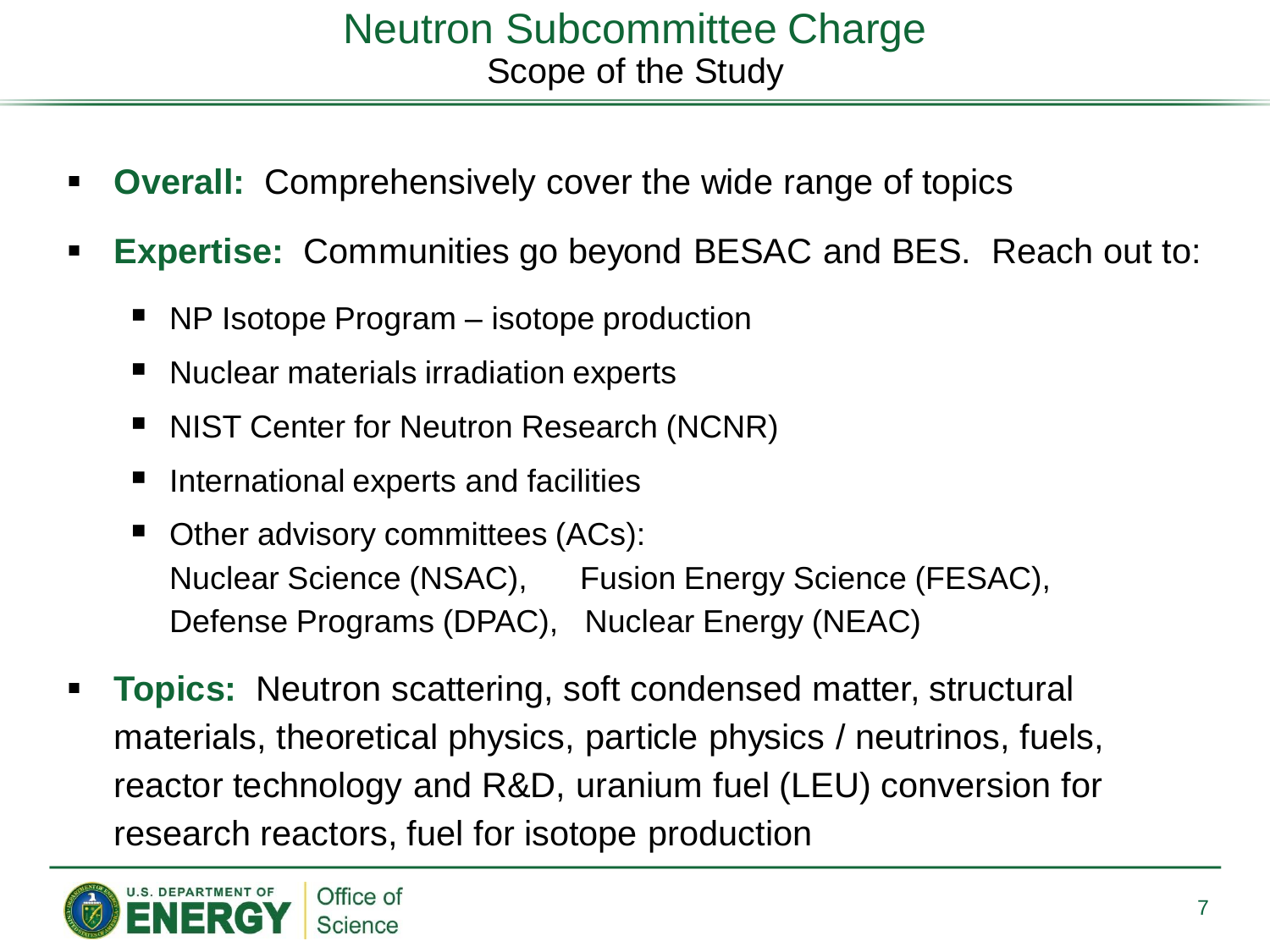#### Neutron Subcommittee Charge Subcommittee Members and Areas of Expertise

| Robert Birgeneau, Chair     | <b>UC Berkeley</b>                          | Neutron scattering                         |
|-----------------------------|---------------------------------------------|--------------------------------------------|
| David Robertson, Vice Chair | U Missouri, MURR reactor                    | Isotope production                         |
| Marc Kastner, BESAC Chair   | <b>SciPhil</b>                              |                                            |
| <b>Sue Clark</b>            | <b>BESAC/Pacific Northwest National Lab</b> | <b>Environmental chemistry</b>             |
| Pengcheng Dai               | Rice                                        | Neutron scattering                         |
| <b>Thomas Epps</b>          | BESAC/U Delaware                            | Neutron scattering, soft matter            |
| Karsten Heeger              | Yale                                        | Neutrinos/particle physics                 |
| <b>Bernhard Keimer</b>      | MPI-Stuttgart (Germany), FRM-II reactor     | Neutron scattering                         |
| Despina Louca               | BESAC/U Virginia                            | <b>Neutron scattering</b>                  |
| Pete Lyons                  | <b>Nuclear Energy Advisory Committee</b>    | General nuclear energy topics              |
| Allan MacDonald             | <b>BESAC/UT Austin</b>                      | Theorist                                   |
| Sean O'Kelly                | <b>Idaho National Lab</b>                   | Reactor technology & R&D                   |
| <b>Brad Olsen</b>           | MIT                                         | Soft materials                             |
| Julia Phillips              | Sandia National Labs (retired)              | POPA study chair                           |
| <b>Anthony Rollett</b>      | <b>BESAC/Carnegie Mellon</b>                | structural materials; NNSA DPSC connection |
| <b>Kate Ross</b>            | Colorado State                              | Neutron scattering                         |
| <b>Michael Rowe</b>         | NIST Center for Neutron Research (retired)  | Neutron scattering                         |
| John Stevens                | Argonne National Lab                        | <b>LEU Conversion</b>                      |
| <b>William Stirling</b>     | Institut Laue-Langevin (France)             | Reactor technology & R&D                   |
| <b>Brian Wirth</b>          | FESAC/U Tennessee - Knoxville               | Materials under irradiation                |